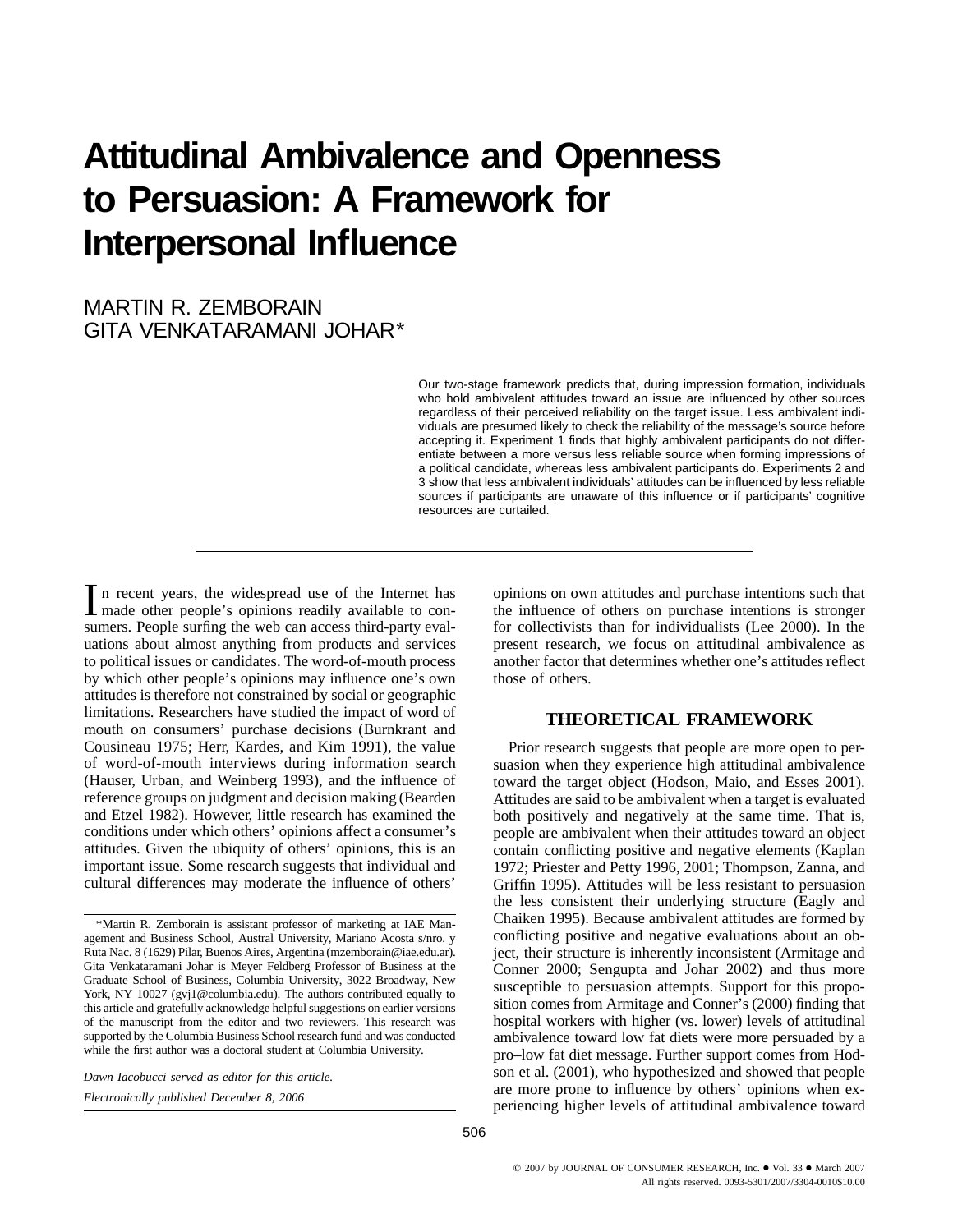**FIGURE 1**

PROPOSED THEORETICAL MECHANISM BY WHICH ATTITUDINAL AMBIVALENCE MODERATES THE INFLUENCE OF OTHERS' OPINIONS ON OWN ATTITUDES



a political issue (i.e., social welfare). Their results also suggest that higher levels of attitudinal ambivalence create discomfort, which, in turn, leads people to seek out consensus information about the target in order to solve the conflict and reduce dissonance.

Consistent with this literature, we argue that more ambivalent people are likely to be less discriminating about the veracity of a message, including the diagnosticity of the message's source (i.e., the source's perceived relevance and reliability on the target issue). Individuals with low ambivalence, however, are more likely to verify the diagnosticity of the message's source prior to updating attitudes. We posit a two-step process where low-ambivalence individuals process the message and then check for the diagnosticity of the source before accepting the attitudinal implications of the message. Figure 1 depicts the proposed theoretical mechanism.

Diagnosticity of the message's source may be related to the perceived epistemic authority of the source. High epistemic authority "denotes a source on whom an individual may rely in her or his attempts to acquire knowledge on various topics" (Kruglanski et al. 2005, 351). That is, people are more likely to rely on (or be persuaded by) information delivered by a "high epistemic authority" source than by a "low epistemic authority" source. We posit that this prediction will hold in the case of low (but not high) attitudinal ambivalence. High-ambivalence individuals' attitudes will tend to reflect the message regardless of whether the source of the message is ascribed with relatively lower or higher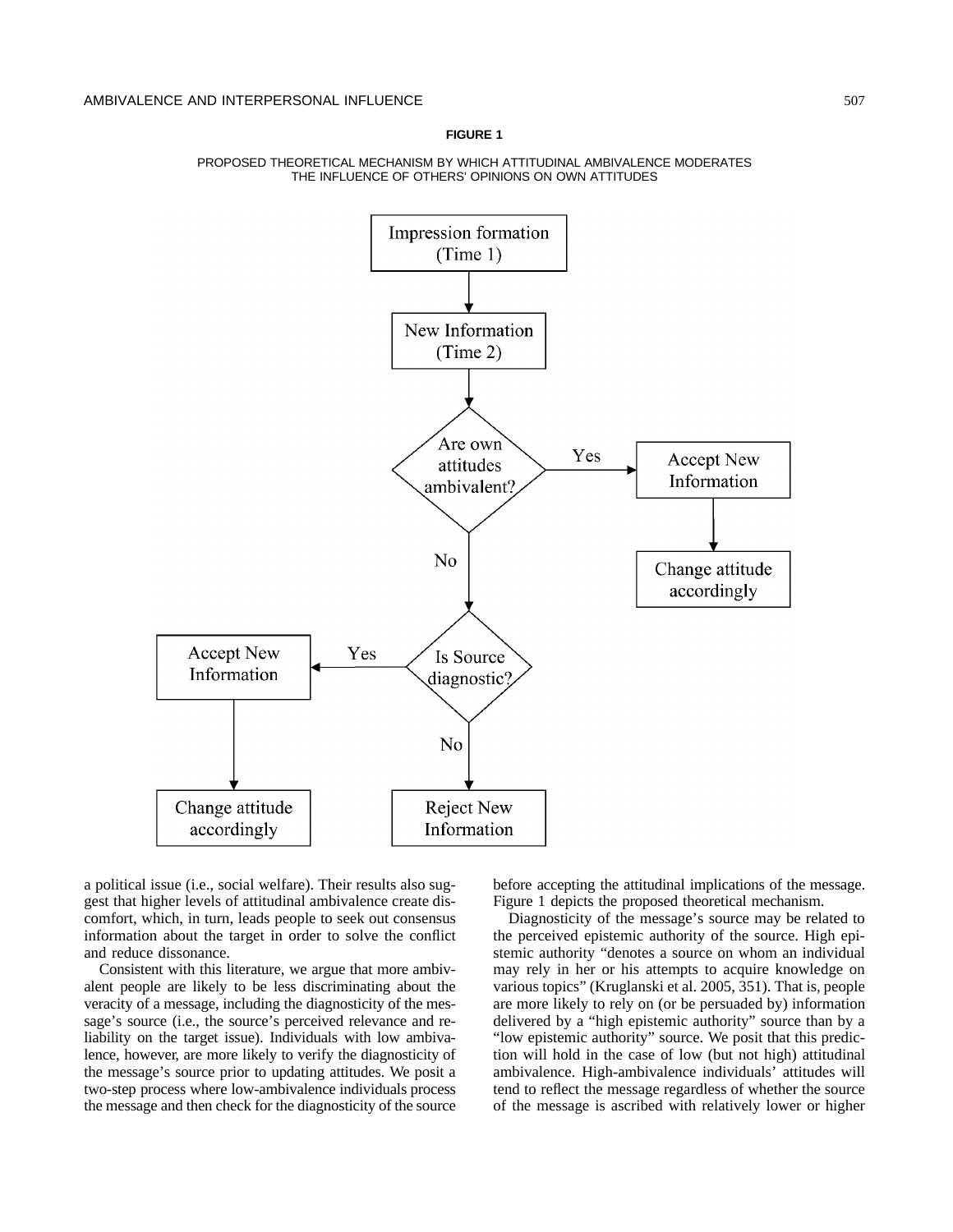levels of epistemic authority. Because of a check for source diagnosticity by low-ambivalence individuals, their attitudes should reflect messages from high (but not low) epistemic authority sources. Note that these propositions are likely to hold only when consumers are still in the process of forming their impressions (i.e., are not likely to selectively accept supportive information) and do not have high levels of knowledge about the issue. Experiment 1 tests these predictions.

Our source diagnosticity check explanation implies that low-ambivalence people strategically evaluate the authority of the source before they absorb its message. In other words, consumers should be aware of the source's persuasive attempt in order to check for its diagnosticity. If consumers are not aware of the source's influence, then they should reflect the source's opinions regardless of its perceived authority. Experiment 2 provides a test of this proposition. Experiment 3 manipulates cognitive load to provide further support for our proposed source diagnosticity check theorizing.

## **EXPERIMENT 1**

One domain in which the ambivalence construct is particularly relevant is politics (Craig, Kane, and Martinez 2002; Lavine 2001; Maio, Bell, and Esses 1996), where the undecided (i.e., ambivalent) "swing" voters may constitute as much as 10% of eligible voters (Zdechlik 2004). Experiment 1, conducted right before the Democratic presidential primaries, therefore used a primary candidate as the attitudinal target. To ensure low knowledge and impression formation rather than testing, a candidate from a different state who was not a front runner—Congressman Dennis J. Kucinich—was used as the target. $<sup>1</sup>$  Based on prior research</sup> (Bar-Tal et al. 1991), the media (a friend) was selected as a high (low) epistemic authority source. We predict an interaction effect among message valence, message source, and ambivalence on the message recipient's attitudes toward Congressman Kucinich.

## Design and Procedure

Seventy-seven undergraduate students at Columbia University (not registered as Republicans) volunteered for monetary compensation and were randomly assigned to one of the conditions in this 2 (message source authority: high vs. low)  $\times$  2 (message valence: positive vs. negative toward Kucinich) experiment. The study was presented as research on issues related to the Democratic primaries. We first measured attitude ambivalence toward Kucinich following Thompson et al. (1995). Participants were asked to state their positive evaluation of Congressman Kucinich considering only the positive qualities of the candidate using a fourpoint scale (not at all positive/slightly positive/quite positive/extremely positive). Participants were then asked to

state their negative evaluation of Congressman Kucinich considering only the negative qualities of the candidate using a four-point scale (not at all negative/slightly negative/ quite negative/extremely negative).<sup>2</sup> After a filler task, participants were randomly assigned to the different conditions. In the low (high) source authority condition, participants were asked to picture themselves sitting at a breakfast table with their friends (alone) where they listened to one of their friends (a radio program) delivering an opinion about Kucinich's candidacy for president. The positive message mentioned that one of Kucinich's major achievements was that he received the 2003 Gandhi Peace Award. The negative message stated that, without any apparent reason besides gaining votes, Kucinich changed his view on abortion. After reading the message, participants were asked to give their overall evaluation of Congressman Kucinich on two scales anchored at  $-3$  (dislike very much/very negative) and  $+3$ (like very much/very positive;  $r = 0.89$ ,  $p < .001$ ). After a filler task, participants rated their knowledge about Congressman Kucinich on two scales anchored at zero (knew very little/very unfamiliar) and 7 (knew very much/very familiar;  $r = 0.94, p < .001$ .

## Measures

*Attitudinal Ambivalence Scores.* Responses to the positivity and negativity questions toward Congressman Kucinich were transformed into a scale (range of 1–4) and used to construct an index of attitudinal ambivalence. If *P* is the positivity score and *N* is the negativity score, then the ambivalence score equals  $([P+N]) - 2 \times$  absolute value  $[P - N] + 1$ , where 1 is an arbitrary positive constant that is added to preclude negative scores (Bell, Esses, and Maio 1996; Sengupta and Johar 2002; Thompson et al. 1995). Attitude ambivalence ranged from zero to 9 ( $M = 3.44$ ,  $SD = 2.11$ ). It is important to note that the ambivalence literature stresses the degree (or magnitude) of conflict between positive and negative evaluations and not its direction. For example, the same level of ambivalence could be obtained with a positivity index of 6 and a negativity index of 4 or with a positivity index of 4 and a negativity index of 6 (see Priester and Petty [1996] and Thompson et al. [1995] for a discussion).

### Results

Knowledge of Kucinich was relatively low, as desired  $(M = 1.88)$ , and it was not a significant predictor of attitudinal ambivalence (std  $\beta = -0.05$ ;  $p > .6$ ). Regression analyses with attitude toward Kucinich as the dependent variable and the continuous measure of ambivalence and the contrast-coded variables for message source authority

<sup>1</sup> Prior research suggests that the amount of knowledge about a target issue is not related to experienced attitudinal ambivalence about the issue (see Thompson et al. [1995] for a fuller discussion about the ambivalence construct). We test for this potential confound in experiment 1.

<sup>2</sup> Researchers using this measure usually ask for the positive evaluation first and the negative evaluation second. The concern is that forcing participants to think about negative aspects of an issue first may exert a strong anchoring effect and make it difficult for them to think about positive aspects (Cacioppo, Gardner, and Berntson 1997; Fiske 1980; Sengupta and Johar 2002).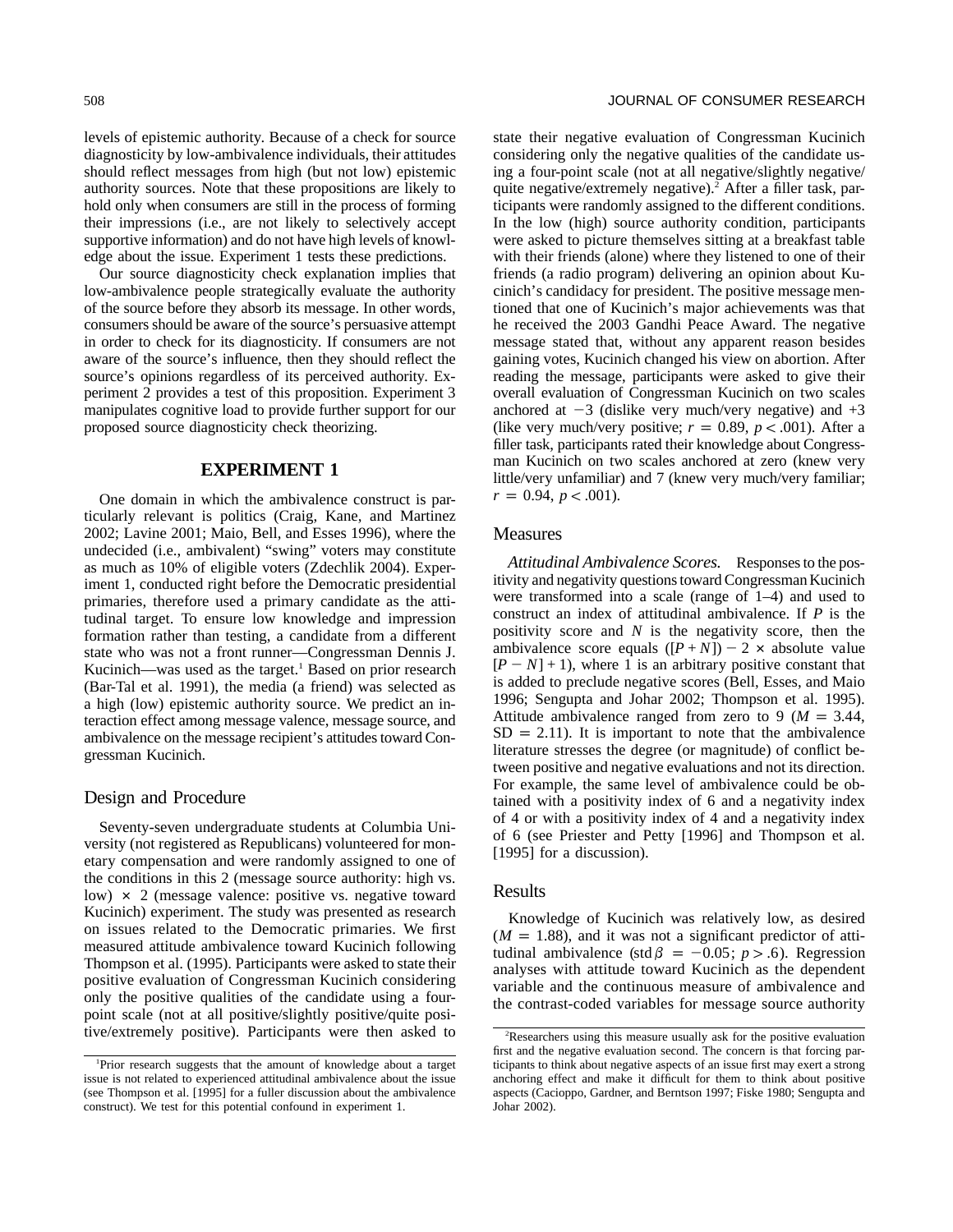( $\text{low} = -1$ , high = 1) and message valence (positive =  $-1$ , negative = 1) as independent variables revealed significant interactions between valence and source (std $\beta$  =  $-0.47$ ;  $t = -2.69$ ;  $p < .01$ ) and between ambivalence and valence (std  $\beta = -0.71$ ;  $t = -4.02$ ;  $p < .001$ ). These effects were qualified by a significant three-way interaction  $(\text{std } \beta = 0.47; t = 2.69; p < .01)$ . Planned contrasts in a 2 (ambivalence: high vs. low, split at the median of 4)  $\times$  2 (message source: low vs. high)  $\times$  2 (message valence: positive vs. negative) ANOVA, with attitude as the dependent variable, showed the expected pattern of results. The high-ambivalence group were influenced by the valence of the message from both the friend ( $M_{pos} = 1.08$ vs.  $M_{\text{neg}} = -1.56$ ;  $F(1, 69) = 20.06$ ,  $p < .001$ ) and the radio ( $M_{\text{pos}} = 1.21$  vs.  $M_{\text{neg}} = -0.88$ ;  $F(1, 69) = 15.54$ ,  $p < .001$ ). However, low-ambivalence individuals' attitudes were not affected by the message from the friend ( $M_{\text{pos}} =$ 0.38 vs.  $M_{\text{neg}} = 0.63$ ;  $F(1, 69) < 1$ ) but were affected by the message from the radio ( $M_{\text{pos}} = 0.28$  vs.  $M_{\text{neg}} = -0.88$ ;  $F(1, 69) = 3.36, p < .05$ , one tailed).

#### Discussion

Results from experiment 1 suggest that, under low-knowledge conditions, high-ambivalent individuals are less discriminating about the source of the information than low-ambivalent individuals. We hypothesized that low-ambivalence individuals' checking for the diagnosticity of the source before updating their attitudes underlies this effect. As mentioned above, this implies that low-ambivalence people strategically evaluate the reliability of the source before they absorb its message. Awareness of the source's persuasive attempt is a prerequisite to performing this strategic check. If such awareness is precluded, attitudes should reflect the source's opinions regardless of the source's perceived diagnosticity. The next experiment provides support for this process by manipulating low-ambivalence participants' awareness of interpersonal influence.

## **EXPERIMENT 2**

We reasoned that low-ambivalence individuals would be as susceptible to influence (regardless of source) as highambivalence individuals if they are unable to check for the diagnositicity of the source, because, for example, they are unaware of being influenced. We use a priming technique where we activate participants' best friend's attitudes without their conscious awareness. Kawakami, Dovidio, and Dijksterhuis (2003) primed participants with social categories, such as the elderly and skinheads, and showed that attitudes were assimilated to the attitudes of the primed category. We expected to obtain similar results priming the participants' best friend construct.

## Design and Procedure

Student volunteers at Columbia University were paid for their participation, with prime (neutral vs. best friend) manipulated between subjects and ambivalence measured using the Priester and Petty (2001) scales. The study was run in two sessions, with a 2-week time period between session 1 and session 2. In session 1, participants were told that the goal of the study was to learn participants' attitudes toward a political issue that might be supported by some of the 2004 presidential candidates. Participants then read a proposition stating that "The U.S. Government must rescind the ban on gay and lesbian military service members." Ambivalence toward this issue was then measured by asking participants to state their positive thoughts and feelings/ evaluations about this proposition on two 11-point scales (anchored at zero [no positive thoughts or feelings/not at all favorable evaluations] and 10 [maximum positive thoughts or feelings/extremely favorable evaluations];  $r = 0.94$ ,  $p <$ .001). Participants then rated their negative thoughts and feelings/evaluations about this proposition on two 11-point scales (anchored at zero [no negative thoughts or feelings/ not at all unfavorable evaluations] and 10 [maximum negative thoughts or feelings/extremely unfavorable evaluations];  $r = 0.72$ ,  $p < .001$ ). Participants were then asked to rate how they believed their best friend would feel about this issue on two nine-point scales  $(r = 0.84, p < .001)$ , anchored at  $-4$  [bad/negatively] and  $+4$  [good/positively]). At this point, participants were invited to participate in a new (allegedly unrelated) study that would take place 2 weeks later. Results from the 50 participants (out of 151) who showed up 2 weeks later are the ones reported here. The no-shows were similar to these 50 participants in terms of their ambivalence scores.

Two weeks later participants first received the booklet containing the prime fashioned after Fitzsimmons and Bargh (2003). Twenty-six participants received a questionnaire called "Person Memory," while 24 participants received an "Event Memory" booklet. Person (event) memory was explained as one's ability to remember specific information about different persons (events) in one's life. The person memory questionnaire contained seven questions designed to activate the mental representation of the participants' best friend construct (e.g., "Visualize and describe your best friend's physical appearance as fully as possible"). The event memory booklet also contained seven similar questions, but these were related to neutral events (e.g., "Visualize and describe your bedroom as fully as possible"). After the priming task was completed, participants were informed that the experimenters were interested in their attitudes toward several political issues and read six different political propositions regarding six different topics (five filler topics and the target issue on rescinding the ban on gays and lesbians in the military, the latter placed in the fourth position). For each proposition, participants stated their attitudes on four nine-point scales (anchored at 1 [dislike very much/feel very negative about it/think this proposition is very bad/very unlikely to support this proposition] and 9 [like very much/ feel very positive about it/think this proposition is very good/very likely to support this proposition]). The average of the four scales (Cronbach's  $\alpha = 0.97$ ) formed an index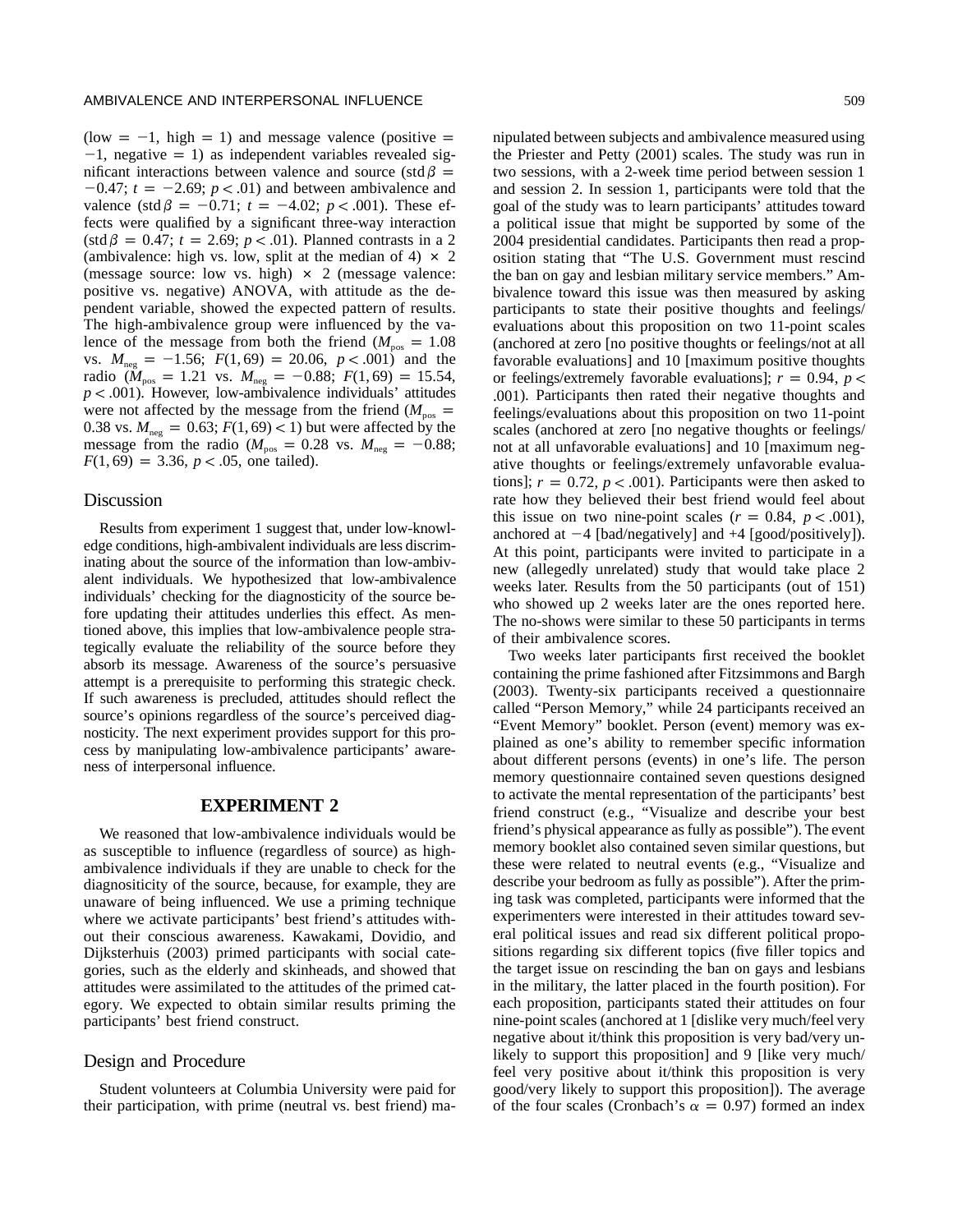of the participants' attitudes toward the target issue. Participants then responded to an open-ended question asking what factors they thought should influence their opinions on political propositions such as the ones they had just read. Next, participants read a list of six sources that may have actually influenced their reported evaluations of the political issues (including their best friend's evaluations of the propositions) and placed a check beside each of the items they believed influenced their reported evaluations.

#### **Measures**

*Attitudinal Ambivalence Scores.* Indices of positivity and negativity toward the gay and lesbian issue were used to construct an index of attitudinal ambivalence, using the same formula as in study 1, with 10 being the arbitrary positive constant added to preclude negative scores. Ambivalence scores ranged from zero to 30 ( $M = 9.73$ , SD = 7.85).

*Attitudinal Agreement Index.* In order to equate the participants' and their reported best friend's attitude scales, we converted the participants' reported best friend's attitudes from the original  $-4$  to  $+4$  scales into a 1–9 scale. We constructed an agreement index based on the difference between the participants' and their reported best friends' attitudes by subtracting the absolute value of the difference between the participants' and their reported best friends' attitude from 9 (Attitudinal agreement index  $= 9 -$  absolute value {participants' attitudes  $-$  best friends' attitudes}). A value of 9 on this index indicates maximum agreement between the participants' own evaluations and their best friend's attitudes, and a score of 1 indicates maximum disagreement between both attitudes.

## Results

Consistent with our assumption that friends are perceived to be a low epistemic authority source in this domain, only one of the participants (who was in the high ambivalence/ neutral prime condition) responded to the open-ended question by stating that friends' opinions should be considered in evaluating political propositions. A regression with the attitudinal agreement index as the dependent variable and the continuous measure of ambivalence, the contrast coded variable for prime (neutral  $= -1$  and best friend  $= 1$ ), and their interaction as independent variables revealed a significant main effect for prime (std  $\beta = 0.629$ ;  $t = 2.88$ ;  $p <$ .01) qualified by a significant two-way interaction between prime and ambivalence (std  $\beta = -0.672$ ;  $t = -2.95$ ;  $p <$ .01). A 2 (ambivalence: high vs. low; median  $= 9$ )  $\times$  2 (prime: neutral vs. friend) follow-up ANOVA revealed that the attitudinal agreement index for participants who experienced low levels of ambivalence (LA) was lower in the neutral prime (NP) condition versus the best friend prime (FP) condition ( $M_{\text{LAP}} = 6.36$ ,  $M_{\text{LAPP}} = 7.83$ ;  $F(1, 46) = 4.56$ ,  $p < .05$ ). Contrasts also showed that high-ambivalence (HA) people tended to agree with their best friend's attitudes to the

same extent regardless of the prime, neutral (NP) or friend  $(FP)$  ( $M_{H A-NP}$  = 7.86,  $M_{H A-FP}$  = 7.21,  $F(1, 46)$  < 1).

We predicted that the prime should have an effect on lowambivalence participants' attitudes because they would not be aware of its influence. To check for this awareness, we examined the number of times participants checked each of the items that potentially could have influenced their evaluations within each of the four cells. Participants in general reported their best friend's opinions fewer times than other issues such as national security and personal situation. In fact, best friend's opinions was the least mentioned item, with only eight participants checking it, most in the neutral prime–low ambivalence condition.

#### Discussion

Experiment 2 results support the proposed check for diagnosticity mechanism underlying resistance to interpersonal influence under low ambivalence. Specifically, low-ambivalence individuals' attitudes appeared to reflect those of their best friends when the best friend construct was primed. Presumably, low-ambivalence participants could not correct for this effect and hence were influenced. Participants' lack of awareness of the influence of their best friend's opinions on their own attitudes also supports this contention. The finding that high-ambivalence participants' attitudes did not differ across the neutral and best friend prime conditions might suggest that these individuals spontaneously recruited and used their best friend's attitudes when reporting their own. However, we cannot rule out other bases (correlated with best friend's attitudes) for attitudes in this condition. Finally, participants did not consider best friend's opinions as a good basis for one's own attitudes on the issue, suggesting that participants were influenced despite their best efforts. While social desirability concerns may have precluded participants' reporting of normative bases for their attitudes, this appears unlikely to have driven the pattern of responses where low-ambivalent participants did not rely on this source when they were not primed by it.

Although results from studies 1 and 2 are consistent with our source diagnosticity check framework, several concerns need to be addressed. First, both experiments were related to political issues. Second, in both experiments, attitudinal ambivalence was measured rather than manipulated. Third, both studies lack clear pretests of the source diagnosticity manipulation. Fourth, neither experiment directly measured attitudes prior to, as well as after, the message. We address these concerns in experiment 3 and also provide an additional test of the theoretical check for diagnosticity framework.

#### **EXPERIMENT 3**

We used the launch of a new shower gel as the scenario and manipulated, rather than measured, attitudinal ambivalence, drawing on the stimuli in Jonas, Diehl, and Brömer (1997). Participants were presented with an allegedly independent consumer research agency's evaluations of the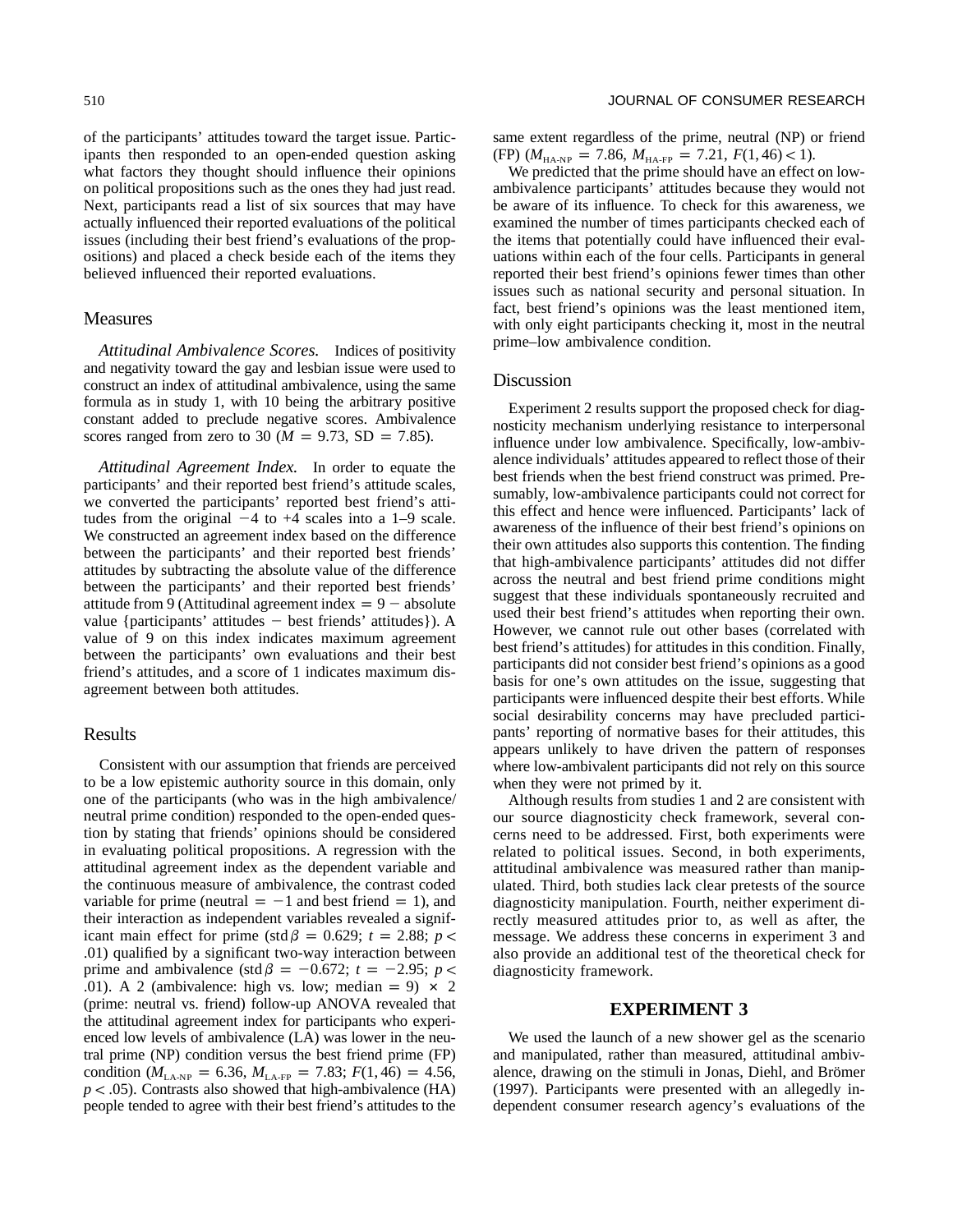new shower gel on four important dimensions for this product category: price, allergens content, effectiveness, and environmental compatibility. The positive version had positive evaluations on all dimensions, whereas the ambivalent version had mixed evaluations. The experiment used a mixed design, with participants' attitudes toward the new product as a within-subjects factor (i.e., measured before and after the persuasive message) and ambivalence toward the product (high [HA] vs. low [LA]; pretest:  $M_{HA}$ , SD = 5.66;  $M_{LA}$  = 9.15,  $SD = 6.06$ ;  $F(1, 53) = 15.45$ ,  $p < .05$ ), source epistemic authority (high vs. low; pretested using own university student [OU] vs. a small midwestern university student [MU] as the two sources;  $M_{\text{OU}} = 3.65$  vs.  $M_{\text{MU}} = 2.92$ ;  $F(1, 53) = 20.48, p < .05$ ), and cognitive load (high [HL] vs. low [LL]) as between-subjects factors. Source epistemic authority was measured in the pretest by asking participants to rate "to what extent you expect to rely, that is, you expect to believe and trust, what an Own (Small Midwestern) university student would say about the new shower gel" on a seven-point scale (anchored on 1 [would not rely at all] and 7 [would rely very much]; based on Raviv et al. 1990). We also added a second question asking the participants to "rate how much you expect an Own (Small Midwestern) university student's opinion would influence your own evaluation about the new shower gel" (using a scale anchored on 1 [not at all influential] and 7 [extremely influential];  $r =$  $.75, p < .0001$ ).

If our source-diagnosticity check framework is correct, we should find a four-way interaction of the within-subjects factor (i.e., attitude toward the shower gel before vs. after the persuasive message) and the three between-subjects factors. Under low cognitive load, we should replicate the results from experiment 1, such that low-ambivalence participants should be persuaded by high but not low epistemic authority sources, whereas high-ambivalence participants should be persuaded regardless of the source. However, under high cognitive load, low- and high-ambivalence participants should be persuaded regardless of the source (i.e., lack of cognitive resources should preclude the source diagnosticity check by low-ambivalence participants).

## Procedure

One hundred and twenty-five undergraduate students at Columbia University volunteered for this experiment and were paid for their participation. Three participants who did not complete the study were dropped from the analyses. Participants first read either the consistent (i.e., low ambivalence, positive) or inconsistent (i.e., high ambivalence) information about the new shower gel and filled out both objective and subjective ambivalence measures and their overall evaluations about the new product. The two positivity ( $r = .433$ ,  $p < .001$ ) and negativity ( $r = .828$ ,  $p < .001$ ) .001) ratings were averaged and combined in the same way as in experiment 2 to obtain a measure of the participants'

objective ambivalence toward the shower gel.3 The subjective ambivalence questions (Priester and Petty 2001; Thompson et al. 1995) asked participants to rate on a sevenpoint scale their agreement with each of the following two statements: "The shower gel has a balanced mix of positive as well as negative features" and "I have some favorable reactions as well as some unfavorable reactions to the shower gel"  $(r = .696, p < .0001)$ . Participants rated overall evaluations on four seven-point scales (anchored at 1 [dislike very much/feel very negative/think it is very bad/very unfavorable] and 7 [like very much/feel very positive/think it is very good/very favorable]; Cronbach's  $\alpha = .946$ .

After an unrelated filler task, participants received the cognitive load manipulation, where they memorized either a seven-digit number (high cognitive load condition) or a two-digit number (low cognitive load condition; Shiv and Fedorikhin 1999) under the guise of a short-term memory study. The last questionnaire reminded the participants that they had previously received information about a new shower gel. They were told that, before launching the product, the manufacturer of the shower gel had distributed free samples of the product to college students, who were asked to write their own reviews of the product. They were led to believe that they would read one of these reviews and be asked questions about it. Participants were reminded to keep the number that was given to them in mind because they would be asked to write it down shortly. On the following page, all students were exposed to the same negative updating message (i.e., "The new shower gel does not foam easily. Because of this you end up using more gel per bath than you do with other shower gels"; mean valence in pretest on a  $-3$  to  $+3$  scale:  $M_{HA} = -1.73$  *vs.*  $M_{LA} = -1.56$ ;  $F < 1$ ) either delivered by a student at their Own University (high-authority [OU] source) or by a student at a Small Midwestern University (low authority [MU] source). Participants then stated their overall evaluations of the shower gel on the same four seven-point scales as in the first questionnaire packet, but this time the scales were anchored at  $-3$  and  $+3$  (rescaled to a 1–7 scale for analysis; Cronbach's  $\alpha$  = .975). Participants then wrote down the number that they had to memorize. Next they rated the valence of the new message on two scales anchored at  $-3$  (very negative) very unfavorable) and  $+3$  (very positive/very favorable;  $r = .697$ ,  $p < .0001$ ). The next two questions, "How difficult was it for you to retain in your mind the number you were given?" and "How difficult was it for you to remember the number you were given?" (anchored at 1 [not at all difficult] and 7 [very difficult]), served as a cognitive load manipulation check ( $r = .88$ ,  $p < .0001$ ). Finally, participants rated how hard they had tried to provide an accurate or valid evaluation of the shower gel on four seven-point

<sup>&</sup>lt;sup>3</sup>The correlation between "positive thoughts or feelings" and "favorable evaluations" was low in this study. Because ambivalence was manipulated in this experiment, these measures were used for manipulation check purposes. Manipulation check results hold when the "positive" and "favorable" measures are used separately to determine participants' objective ambivalence.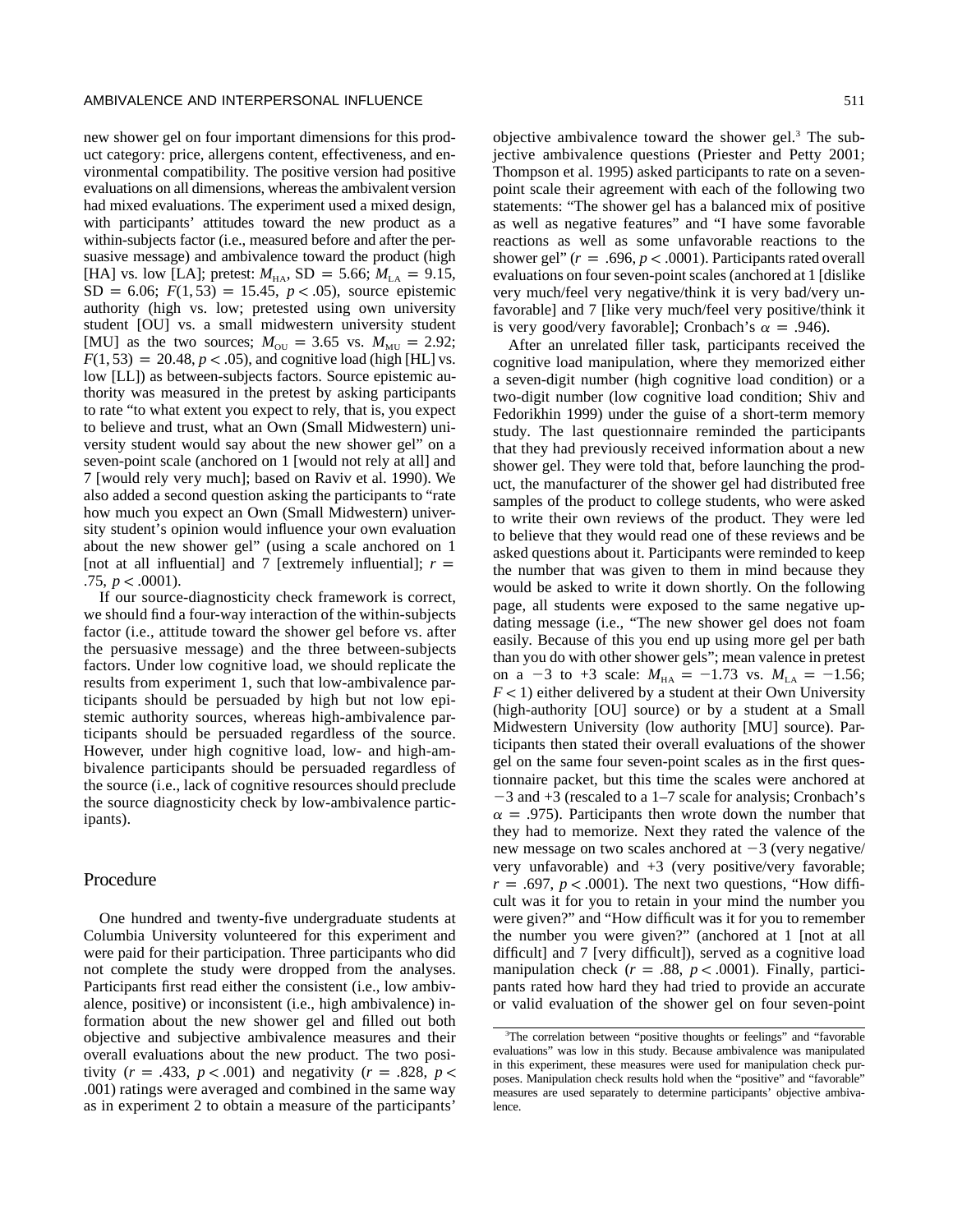#### **FIGURE 2**





NOTE.—Larger negative numbers denote greater attitude.

scales (Cronbach's  $\alpha = .88$ ,  $p < .001$ ), their knowledge about shower gels in general on two seven-point scales (anchored at 1 [not at all familiar/don't know much] and 7 [very familiar/know very much];  $r = .82$ ,  $p < .0001$ ), how much the shower gel category mattered to them on two scales (anchored at 1 [don't matter to me/uninterested] and 7 ([matter to me/interested];  $r = .86$ ,  $p < .0001$ ), and their level of involvement in the study on a seven-point scale (anchored at 1 [not at all involved] and 7 [very involved]).

#### **Results**

*Manipulation Checks.* Participants in the high ambivalence (HA) condition reported higher levels of ambivalence than those in the low ambivalence (LA) condition (objective ambivalence:  $M_{HA} = 17.07$ , SD = 4.8, vs.  $M_{LA} = 9.29$ ,  $SD = 6.14$ ;  $F(1, 120) = 60.94$ ,  $p < .05$ ; subjective ambivalence index:  $M_{HA} = 5.19$ , SD = 1.16, vs.  $M_{LA} = 3.18$ ,  $SD = 1.56$ ;  $F(1, 120) = 65.67$ ,  $p < .05$ ). In support of the cognitive load manipulation, a three-way analysis of participants' experienced difficulty on the number memorization task (HL and LL) showed only a significant main effect of cognitive load  $(F(1, 114) = 24.47, p < .05$ ; all other  $p's$ .10;  $M_{HL} = 2.45$  vs.  $M_{LL} = 1.41$ . Finally, regardless of their condition, all participants rated the updating message as equally negative (overall mean  $= -1.56$ ).

*Attitudinal Change.* A mixed four-way ANOVA re-

vealed the predicted four-way interaction among attitudes, ambivalence, cognitive load, and source authority  $(F(1, 114) = 2.91, p < .10)$ . To follow up on this interaction, attitudinal change was computed by subtracting time 1 evaluations from post–negative information time 2 evaluations (more negative numbers reflect greater change). Results of an analysis of attitudinal change under low cognitive load replicated those of experiment 1, with a main effect of source authority  $(F(1, 58) = 7.85, p < .05)$  qualified by a significant interaction between source authority (OU and MU) and ambivalence (HA and LA)  $(F(1, 58) = 5.40, p < .05)$ . Planned contrasts showed that high-ambivalence individuals were persuaded by the message regardless of the source's diagnosticity ( $M_{\text{HA-OU}} = -1.25$  vs.  $M_{\text{HA-MU}} = -1.11$ ;  $F <$ 1). However, low-ambivalence individuals were more persuaded when the source of the message was the student at their own university (i.e., high diagnosticity) than when it was the student at the small midwestern university (i.e., low diagnosticity;  $M_{\text{LA-OU}} = -1.63 \text{ vs. } M_{\text{LA-MU}} = -0.13$ ;  $F(1, 58) = 5.78$ ,  $p < .05$ ). No main or interaction effects were found for participants under high cognitive load conditions (all  $p$ 's  $> .20$ ), indicating that low- and high-ambivalence participants were equally persuaded by the updating message regardless of source diagnosticity (see figs. 2 and 3).

#### **FIGURE 3**

#### EXPERIMENT 3: HIGH COGNITIVE LOAD PARTICIPANTS' ATTITUDE CHANGE AS A FUNCTION OF MESSAGE SOURCE AND AMBIVALENCE



NOTE.—Larger negative numbers denote greater attitude.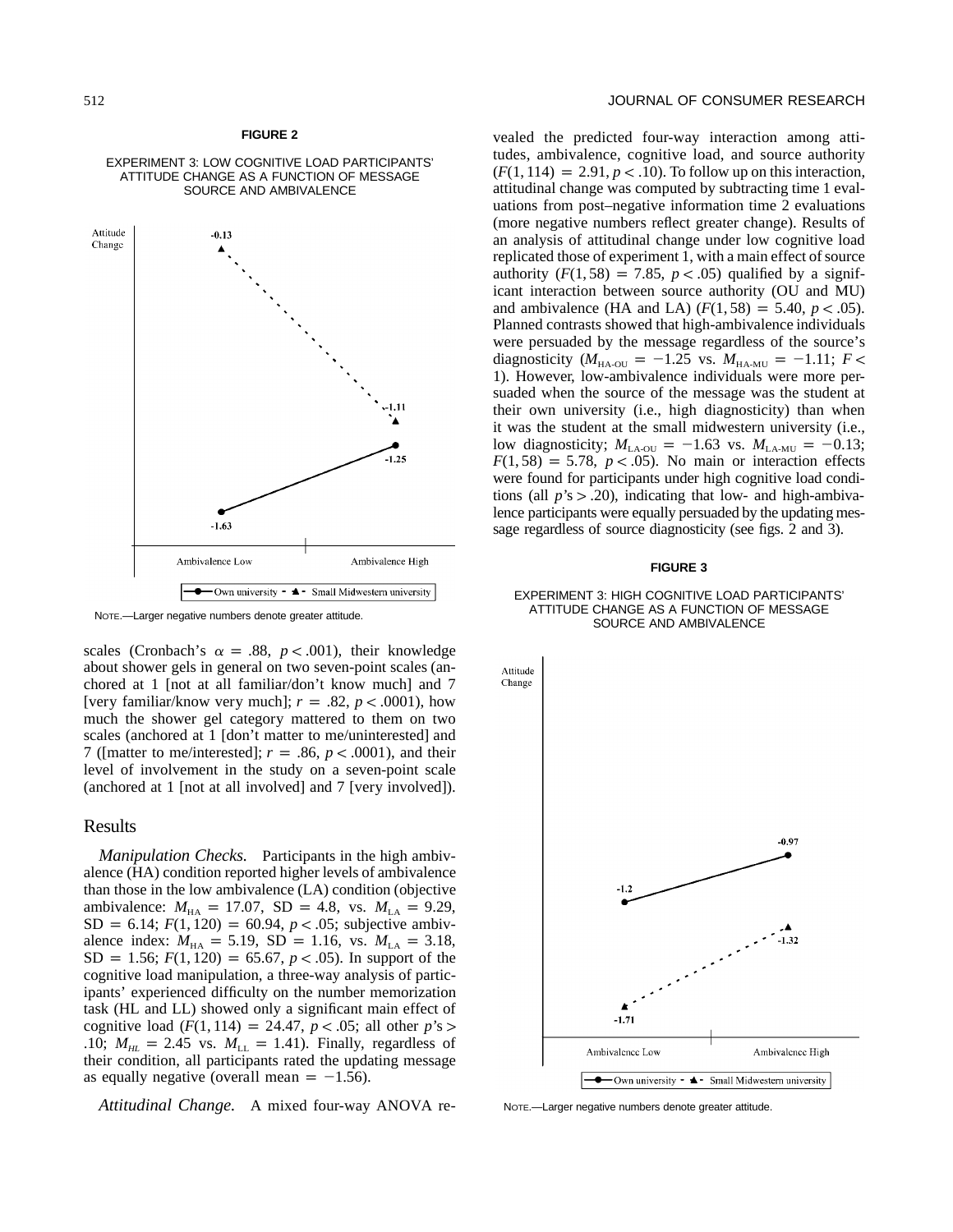#### AMBIVALENCE AND INTERPERSONAL INFLUENCE **FOUR SEXUAL EXAMPLE 12** S13

*Alternative Explanations.* ANOVAs with ambivalence, source authority, and cognitive load as independent factors did not uncover any significant effects on (*a*) how hard participants tried to be accurate when forming their attitudes toward the shower gel, (*b*) their knowledge about shower gels in general, (*c*) how important this category was for them, and (*d*) how involved they were in answering the questionnaires (all  $p's > .10$ ).

## Discussion

In general, high-ambivalence participants accepted the new information regardless of perceived source diagnosticity, whereas low-ambivalence participants were more persuaded when the new message came from a student at their own university (i.e., relatively higher authority source) versus a student at a small midwestern university (i.e., relatively lower authority source). Consistent with the two-step model that we propose, when low-ambivalence participants lacked the necessary cognitive resources to perform the sourcediagnosticity check (i.e., high cognitive load condition), they were equally persuaded by the new message regardless of the perceived diagnosticity of the source. Ambivalence was manipulated in this experiment, making alternative explanations less plausible.

## **GENERAL DISCUSSION**

This research builds on prior research showing that ambivalence increases susceptibility to persuasion. Although low- and high-ambivalence individuals may have low levels of knowledge on an issue, more ambivalent individuals are more likely to accept messages regardless of their source's perceived diagnosticity. However, less ambivalent individuals appear to perform a check for the diagnosticity of the message's source before they accept it. Our findings support this proposition. Consistent with the epistemic authority framework, experiment 1 showed that, under low-knowledge conditions, low-ambivalence participants tended to be more influenced by a high epistemic authority source (i.e., the radio) than by a low epistemic authority source (i.e., their friend). However, when individuals experienced higher levels of ambivalence, they tended to agree with the message regardless of the source.

If a check for the diagnosticity of the message's source was driving the effect in study 1, then even individuals under low-ambivalence conditions should be influenced by a low epistemic authority source if they are not aware of this influence and hence lack the opportunity to correct for it. Consistent with this analysis, low-ambivalence individuals in experiment 2 were more influenced by their best friend's attitudes when primed with their best friend compared to those exposed to a neutral prime. The fact that participants in this study seemed to be unaware of this influence supports the proposition that low-ambivalence individuals could not correct for their best friend's influence as they did in study 1. Results from experiment 2 also raise an issue for future research, namely, what do high ambivalence individuals do when they need to construct a judgment? Do they spontaneously recruit others' attitudes to form their own? And if so, which others are perceived to be most useful? It appears that, in study 2, high-ambivalence participants recruited and used their best friend's opinions in forming their own attitudes because their attitudes did not differ in the neutral versus best friend prime conditions. However, in this study, we cannot rule out other potential explanations for this finding.

Experiment 3 provided further support for the proposed theoretical framework by showing that low-ambivalence participants are influenced by low-authority sources when they lack the resources to correct for this influence. These findings support the two-stage model where less ambivalent individuals process the message and then check for its veracity prior to accepting the implications of the message for their attitudes. When their resources are constrained, they cannot perform the check, and hence they are persuaded regardless of perceived message veracity. While this article focuses on source diagnosticity as the indicator of message veracity, these findings are broader and speak to the persuasion process under low ambivalence. It is likely that these individuals perform a general check of the message that could include characteristics of the message other than its source, such as message strength. Consistent with previous research, our results support the notion that low-ambivalence individuals are more resistant to persuasion. We argue that this resistance to persuasion is driven by low-ambivalence consumers' message diagnosticity check. A deeper understanding of low-ambivalence individuals' motivation to perform the message diagnosticity check is of great interest and a fruitful avenue for future research.

Methodologically, this article advances prior research by demonstrating that priming a construct such as a specific other person primes not only goals related to that person (Fitzsimmons and Bargh 2003) but also their attitudes. In this case, the activation was of a specific person rather than of a person representing a social category as in Kawakami et al. (2003). The results are testimony to the power of activation of social constructs and suggest that we may be susceptible to influence in more ways than we can know. We contend that such influence is especially likely when we have low knowledge about an issue and are forming impressions about it. It is unlikely that environmental cues play a large role in persuasion during the impression-testing phase once an attitude is already in place. While we focus on the influence of others, we believe that our findings also add to the literature suggesting that highly ambivalent people are most susceptible to persuasion because they absorb and reflect information without much discrimination. Future research is needed to examine the limits of such influence and to create interventions that help highly ambivalent individuals to become more discerning in their acceptance of influence.